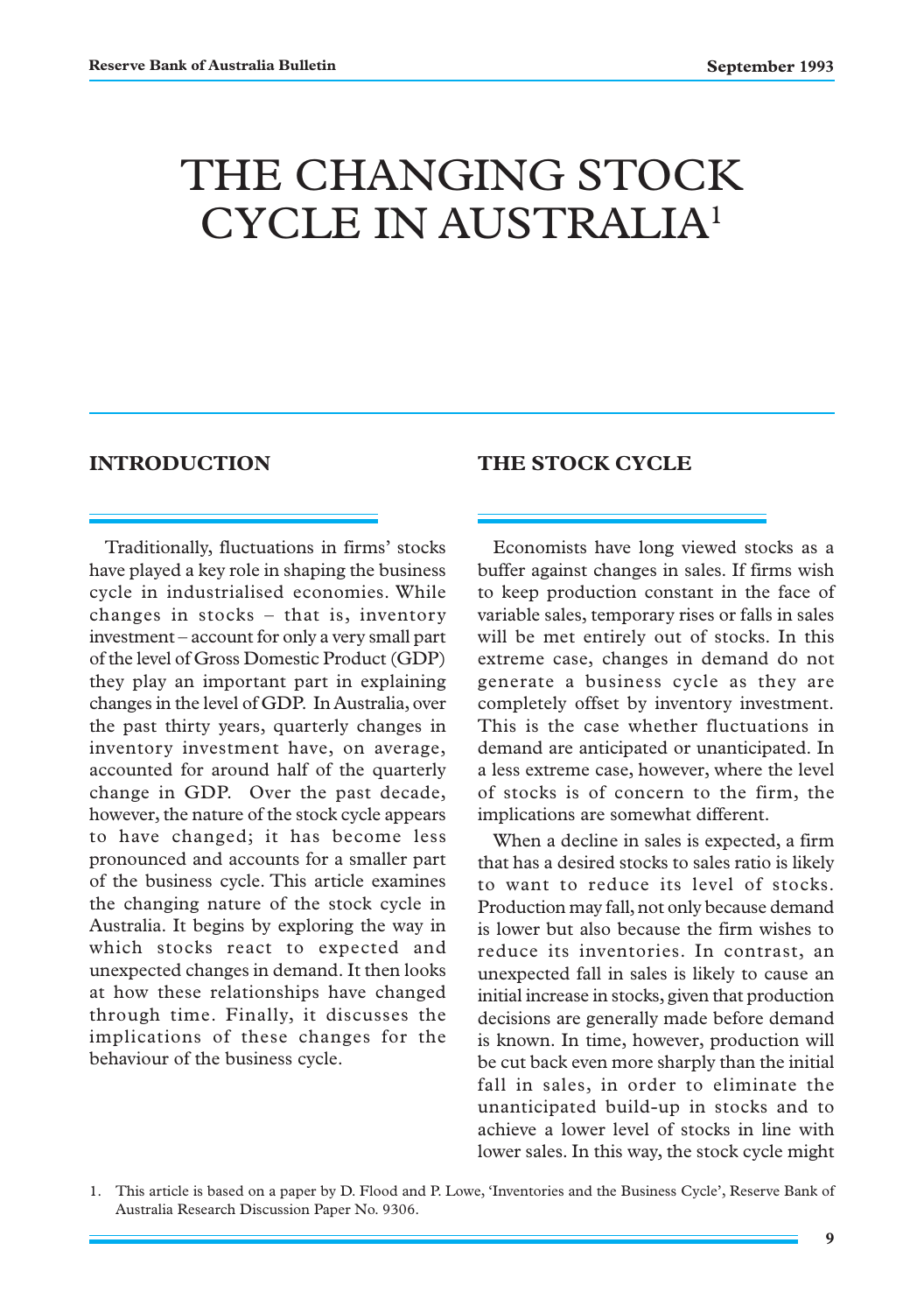actually amplify the business cycle when unexpected changes in demand occur.

Although it is difficult in practice to distinguish between unexpected and expected fluctuations in demand, the behaviour just described is apparent in Australian business cycles. Graph 1 shows inventory investment as a percentage of domestic final demand during the business cycles in the early 1960s and mid 1970s.2 The reference point '0' on the bottom axis represents the trough in GDP. It is clear that inventory investment followed quite a marked cyclical pattern. A sharp



### **GRAPH 1 GRAPH 3**

increase in inventory accumulation occurred as demand slowed, delaying the impact of changes in demand on production. In subsequent quarters, production was cut sharply in an effort to reduce the unwanted build-up in stocks. This can be seen in the large decline in inventory investment and the reversal of the rising trend in the stocks to sales ratio in the middle stages of the cycle (see Graph  $2)^3$ .

Although the impact on stocks of unexpected falls in demand was clear during these earlier episodes, the behaviour of stocks



# **GRAPH 2 GRAPH 4**

#### **STOCKS TO SALES RATIOS: EARLY 1980s & EARLY 1990s**



# **EARLY 1960s & MID 1970s Early 1960s 0.85 0.85**

**STOCKS TO SALES RATIOS:**

**0.45 0.55 0.65 0.75 0.45 0.55 0.65 0.75 -8 -4 -2 0 -6 2 4 Quarters since trough in GDP Mid 1970s**

2. Domestic final demand is used as the denominator here since, unlike GDP, it excludes changes in inventories.

**Ratio**

3. The denominator of the stocks to sales ratio in Graphs 2 and 4 is the sum of gross non-farm product, endogenous imports and imports of services, less changes in private non-farm stocks. The stocks to sales ratio shown in Graph 5 is the new ABS definition of the ratio, which excludes services from the denominator.

**Ratio**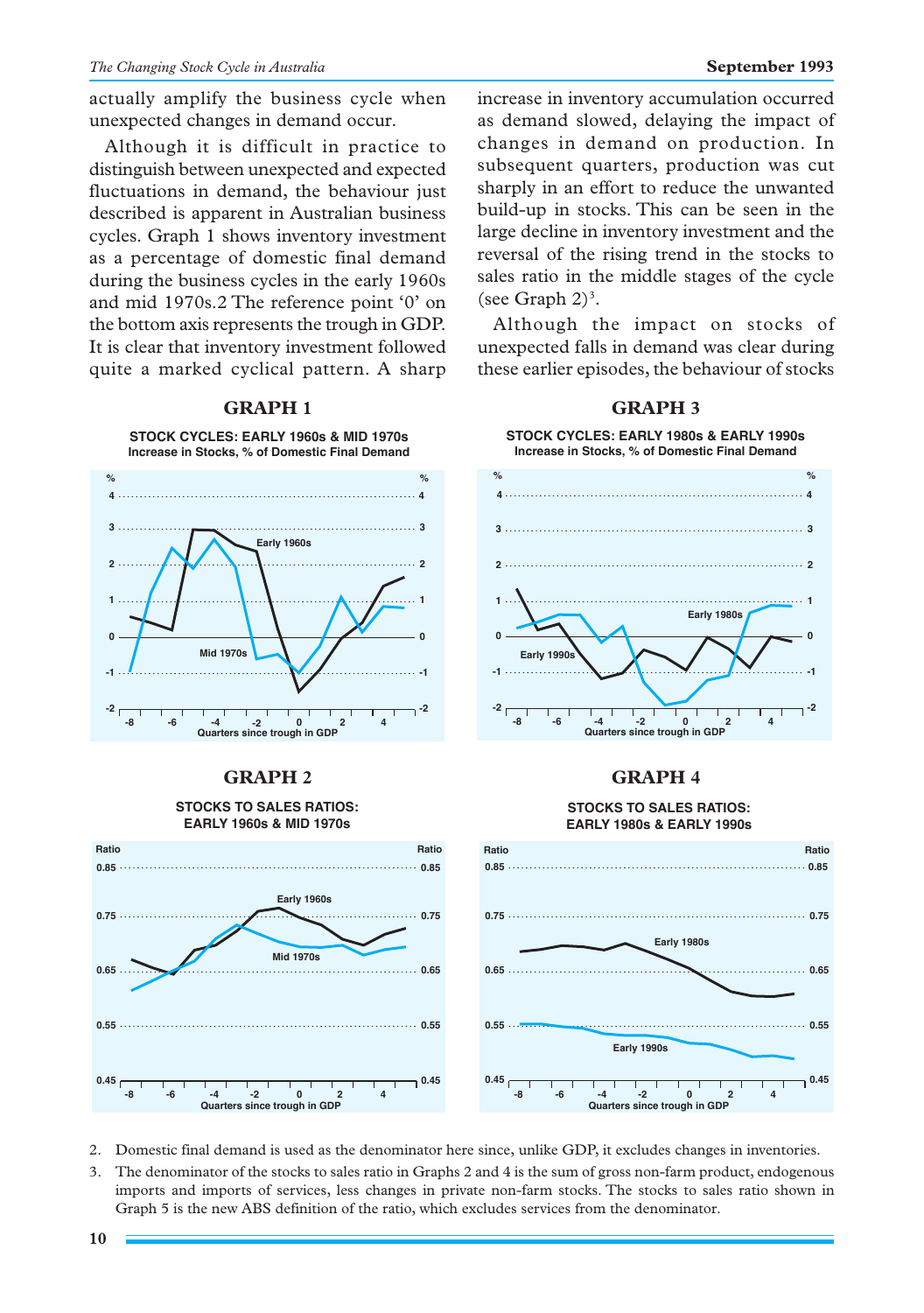in the two most recent downturns was quite different (Graphs 3 and 4). At no stage were stocks allowed to run up substantially as demand slowed. Instead, inventory investment declined as demand declined, recording a relatively lengthy period of disinvestment before making a modest recovery. Similarly, the stocks to sales ratio declined gradually throughout both periods, without showing the initial unwanted build-up evident in the earlier cases. Firms were somehow able to adjust production in response to slowing demand more quickly than during the 1960s and 1970s.

The impact of these changes in the inventory cycle on GDP growth is demonstrated in Table 1. The first two columns show, respectively, the peak-to-trough movement in GDP during each business cycle and the contribution of non-farm stocks to that movement. The third and fourth columns show corresponding figures for the first year of recovery.

During the first two episodes, the impact of stocks was large relative to the overall change in GDP, both during the downturn and during the first year of recovery. More recently, however, the impact of stocks on the business cycle has been reduced.

Another picture of the changed nature of the inventory cycle can be obtained using data from the ACCI-Westpac Survey of Industrial Trends, which allows some measure of expected and unexpected changes in demand and stocks to be identified. Amongst other questions, this survey asks manufacturing firms whether they expect new orders, stocks of finished goods and stocks of raw materials to increase, decrease or remain unchanged over the following quarter. The survey also records actual changes over the previous quarter. From the responses it is possible to derive a measure of unexpected changes in orders and stocks by subtracting the net balance of firms expecting an increase in the quarter from the net balance actually experiencing an increase in that quarter.<sup>4</sup>

Table 2 presents the correlations between *unexpected* changes in orders and *unexpected* changes in stocks and between *expected* changes in orders and *expected* changes in stocks. Separate correlations are presented for each half of the sample period.

In the first period, the correlation between unexpected changes in demand and unexpected changes in stocks of finished goods is negative – that is, when demand is unexpectedly low, inventories are unexpectedly high. In the first instance, stocks act as a buffer for production. In the second period, the correlation is much smaller and insignificant. This suggests a change in inventory behaviour; unexpected changes in demand no longer have as pronounced effect on stock levels as they once did. Firms now adjust production more quickly than was the case in earlier decades.

Quicker adjustment is also suggested by the correlations for raw materials stocks. In the earlier period, unexpectedly low demand

|                         | <b>Peak to Trough</b> |                             | <b>First Year of Recovery</b> |                             |
|-------------------------|-----------------------|-----------------------------|-------------------------------|-----------------------------|
|                         |                       |                             |                               |                             |
| Peak – Trough           | Change in<br>GDP      | Contribution<br>From Stocks | Change in<br>GDP              | Contribution<br>From Stocks |
| Sept. $60$ – Sept. $61$ | $-2.9\%$              | $-5.0\%$                    | $+6.9\%$                      | $+3.4\%$                    |
| Mar. 74 – Sept. 75      | $+1.6\%$              | $-4.0\%$                    | $+4.5%$                       | $+2.5%$                     |
| Sept. 81 – June 83      | $-2.4\%$              | $-2.3\%$                    | $+9.9\%$                      | $+2.9\%$                    |
| Mar. 90 - Sept. 91      | $-2.4\%$              | $-1.4\%$                    | $+2.4%$                       | $+0.4\%$                    |

### **Table 1: Contribution of Stock Movements to Growth in GDP(I)**

4. The net balance is calculated by subtracting the percentage of firms expecting a decrease from the percentage expecting an increase.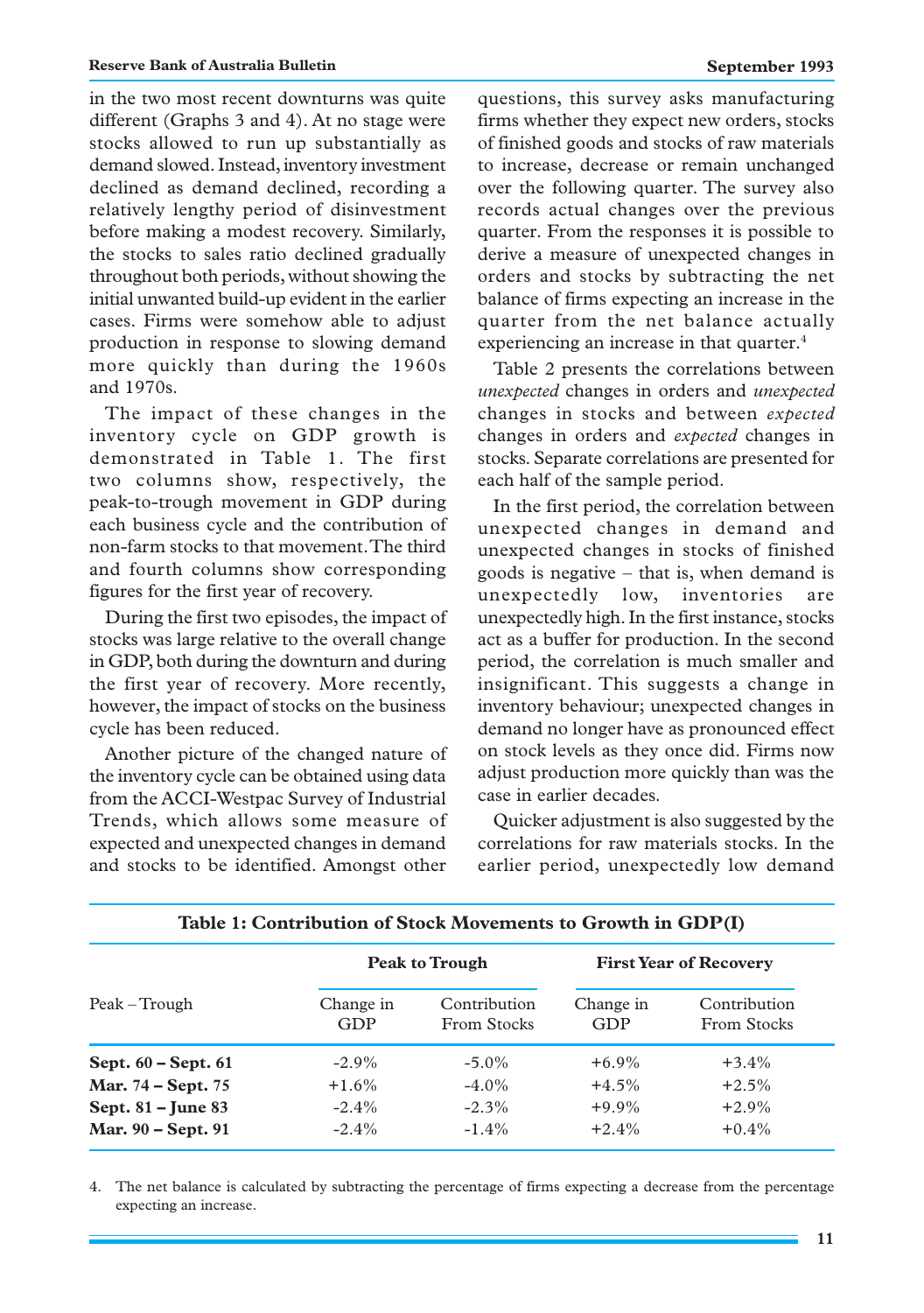| <b>Correlation Between:</b>                                             | Sept. $60 - Sept.76$ | Dec. $76 - Mar. 92$ |  |
|-------------------------------------------------------------------------|----------------------|---------------------|--|
| Unexpected changes in orders and<br><i>unexpected</i> changes in stocks |                      |                     |  |
| $-$ Finished Goods                                                      | $-0.57*$             | $-0.15$             |  |
| - Raw Materials                                                         | $-0.12$              | 0.23                |  |
| <i>Expected</i> changes in orders and<br>expected changes in stocks     |                      |                     |  |
| $-$ Finished Goods                                                      | $0.58*$              | $0.72*$             |  |
| - Raw Materials                                                         | $0.78*$              | $0.80*$             |  |

### **Table 2: Correlations Between Changes in Orders and Inventories**

\* Indicates significantly different from zero at the 5 per cent level.

meant that firms found their stocks of raw materials higher than they had expected. More recently, this does not appear to have happened, with firms being more able to quickly adjust their stocks of raw materials in response to unexpected changes in demand.

The lower half of the table focuses on expected changes in demand and stocks. It shows that the correlations between expected changes in new orders and expected changes in both stocks of raw materials and stocks of finished goods are positive: when firms expect demand to increase they also expect their stocks to increase. There is no evidence that firms have a strong desire to smooth production and meet expected changes in demand out of stocks. Instead, when demand is expected to increase, both output and inventories are also expected to increase. This is consistent with firms trying to maintain a stable stocks to sales ratio. While the effects of unexpected demand changes on inventories have become more muted, the response to expected changes has increased.

## **INVENTORY MANAGEMENT AND THE STOCKS TO SALES RATIO**

Inventory behaviour has shifted considerably compared with the 1960s and 1970s. Firms now seek to better align production with demand, and thereby reduce unintended movements in inventories. This change has coincided with the adoption of 'just in time' inventory/production systems and the spread of computer-based technology allowing better monitoring of both stock levels and sales.

The improvement in stock control techniques has facilitated the other major change that can be observed in inventory behaviour in recent times: a lower average level of stocks relative to sales. This development has probably been motivated, at least in part, by the relatively high real interest rates through much of the 1980s. The decline of the stocks to sales ratio is shown in Graph 5.

### **GRAPH 5**





This decline is, in itself, sufficient to account for some moderation of the stock cycle. The increase in stocks necessary to maintain a desired stocks to sales ratio, in the face of a given increase in sales, will be smaller the